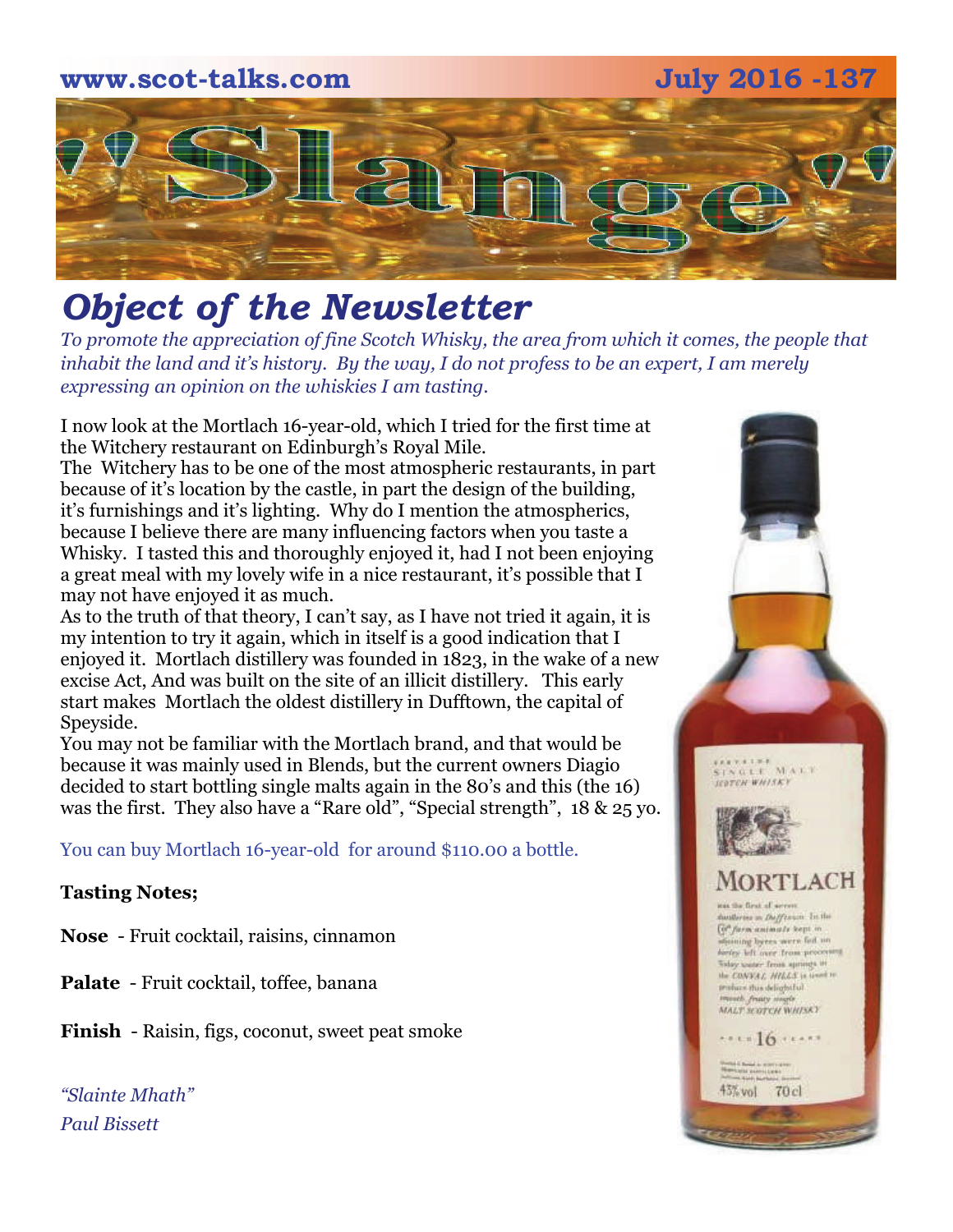

# **How 15 Scotch Whiskies Got Their Names**

Christopher Osburn

http://mentalfloss.com/article/64225/how-15-scotch-whiskies-got-their-names

Ever wonder how some of Scotland's most famous distilleries got their names? Pour yourself a dram and learn about the origins of your favorite whisky.

#### **1. Lagavulin**

Founded in 1816 on the island of Islay, Lagavulin was originally part of two distilleries constructed by John Jonston and Archibald Campbell. One distillery closed, and Lagavulin took over its buildings. The name comes from the Gaelic *[Lag a' Mhuilinn](http://www.gaelicplacenames.org/databasedetails.php?id=135)*, meaning "hollow of the mill." Prior to the early 19th century, the area was home to countless illicit whisky moonshiners and other nefarious characters.

#### **2. Laphroaig**

Lagavulin's fellow resident of the Isle of Islay gets its name from the **[Loch](http://www.laphroaig.com/our-islay/)** (or lake) Laphroaig that can be found on the southern coast of the island. It's assumed that the name originally came from the Gaelic *Lag Bhròdhaig,* or the "hollow of broad bay."

#### **3. Macallan**

As the maker of one of the top-selling whiskies in the world, Macallan is a household name for whisky enthusiasts. Its name is **[likely derived](https://twitter.com/usmacallan/status/551536123202535424)** from the Gaelic *magh,* which translates to "fertile ground," and *ellan,* which is a reference to an Irish-born monk named St. Fillan who spent time in Scotland spreading Christianity in the eighth century.

#### **4. Glenlivet**

Located in Moray, Scotland, Glenlivet is usually neck and neck with Glenfiddich in the race for the most popular single malt Scotch whisky in the world. It's currently listed as the second most purchased Scotch with a production of over eight million liters per year. Its name comes from the Gaelic *liobh ait*, which means "**[smooth flowing one](http://us.theglenlivet.com/the-story/the-spirit-of-the-glen)**" in reference to the river that flows through the glen.

#### **5. Glenmorangie**

This distillery in the Highlands near the Dornach Firth is home to the tallest stills in Scotland. Its name comes from Gaelic *Mòr na Sìth*, which the company translates to "glen of tranquility." It's easy to see why the company got this name if you visit the Glenmorangie House and bask in the majestic seaside views. This translation has proven to be a bit controversial—in 2003 the company won a victory over a formal **[advertising complaint](http://www.scotsman.com/business/tranquillity-returns-to-glenmorangie-as-gaelic-name-challenge-fails-1-1384046)** from a citizen who claimed the translation was incorrect and misrepresented the Gaelic language.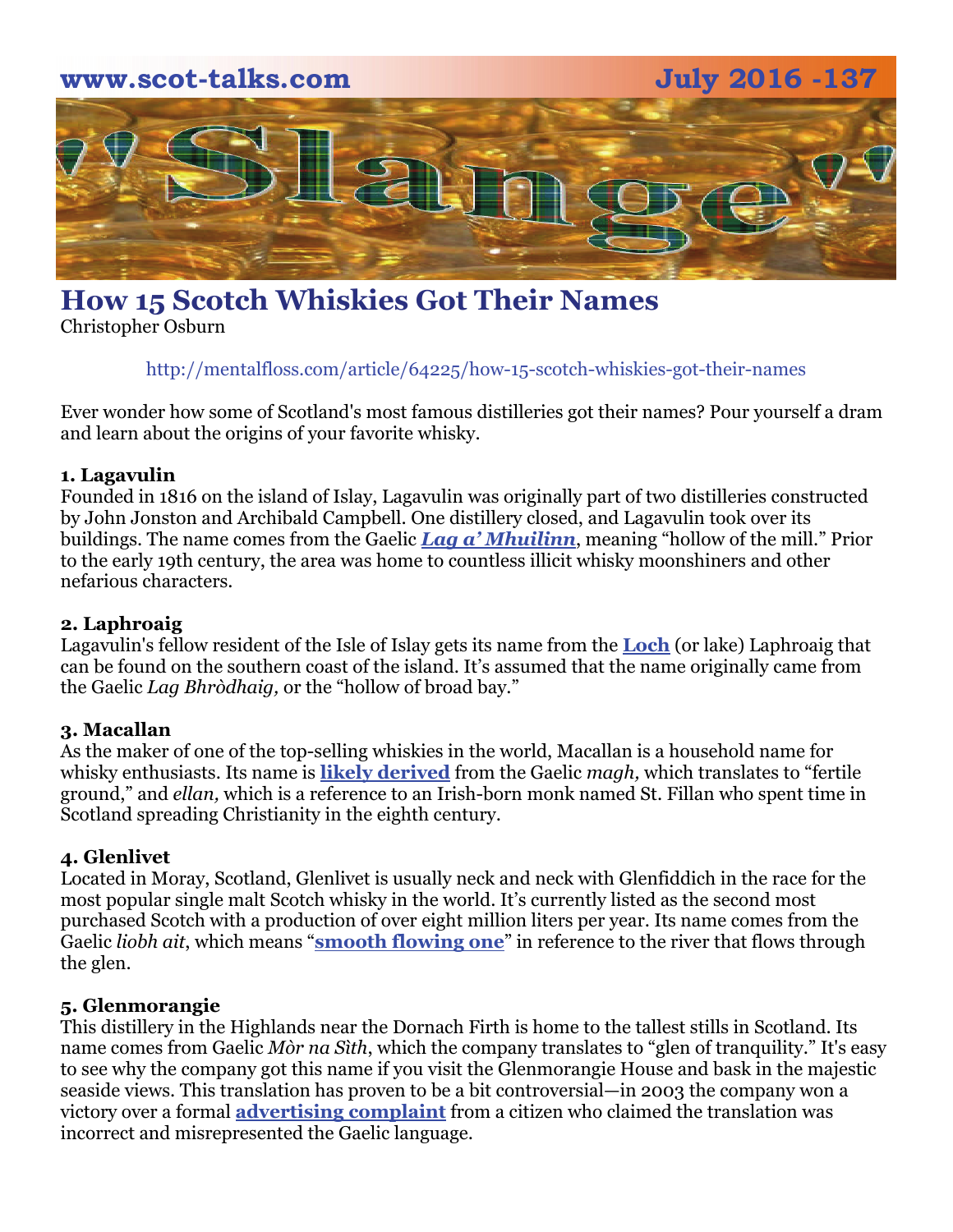

Below is a simple guide to help you choose your single malt Whisky, and the flavor notes you should expect from it. Being Scottish I recommend you find a likely candidate and try it in a bar before buying the whole bottle. This Issue; Mortlach 16-year-old. For more information go to http:// www.mortlach.com



Floral, Herbal, fresh

Nutty, biscuit (cookie), Subtle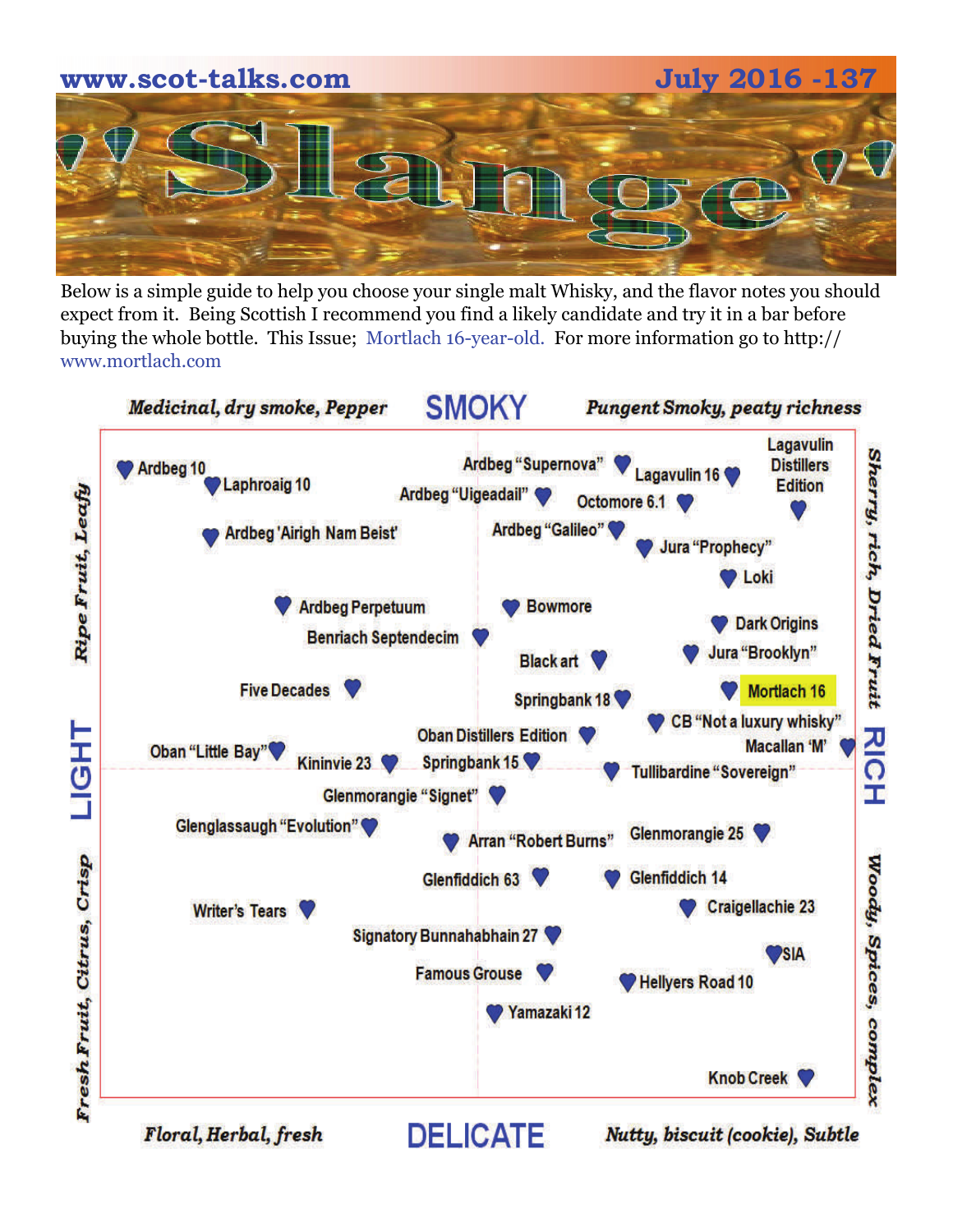

## **How 15 Scotch Whiskies Got Their Names Cont.**

#### **6. Bruichladdich**

Located on the Rhinns on Islay, Bruichladdich is one of the most innovative distilleries in Scotland. They are known for their octomore (super heavy peated) offerings and recently created a whisky using an ancient Viking grain. The name is Gaelic for "stony shore bank," a reference to the rocky beaches that surround the distillery. The distillery has an **[even more detailed](http://www.bruichladdich.com/article/what-does-bruichladdich-mean)  [translation](http://www.bruichladdich.com/article/what-does-bruichladdich-mean)** of the name on its website.

#### **7. Royal Brackla**

Referred to as "the King's own whisky," Royal Brackla was the first ever distillery to be granted a Royal Warrant when King William IV **[bestowed the honor](https://books.google.com/books?id=oEWOHuuZKycC&pg=PA154&dq=royal+brackla+1835&hl=en&sa=X&ei=YNhcVcf4EsyxsATE4oHYBQ&ved=0CCMQ6AEwAQ#v=onepage&q=royal%20brackla%201835&f=false)** upon the distillery in 1835. This distinction is where the "Royal" part of the name came from. The "Brackla" portion is, like the distillery itself, something of a mystery.

#### **8. Glenfiddich**

The most popular single malt whisky in the world, Glenfiddich is located near Craigellachie and Mortlach in Dufftown, Moray, Scotland. Its name means "**[valley of the deer](http://www.glenfiddich.com/us/family-story/)**" in Gaelic, which explains why all bottles of Glenfiddich are adorned with the iconic stag logo.

#### **9. Famous Grouse**

One of the most popular blended Scotch whiskies in the world, the Famous Grouse was introduced in 1896. Its creator, Perthshire grocer Matthew Gloag, named his blend after the **[red grouse](http://experience.thefamousgrouse.com/famous-stories/the-famous-grouse-story/)**, Scotland's most popular game bird.

#### **10. Oban**

Oban, the distillery where Nick Offerman **[once made a music video](http://www.adweek.com/adfreak/nick-offerman-sings-ballad-responsible-whisky-drinker-diageo-161785)**, was constructed in 1994 along the **[rock-filled harbor](https://books.google.com/books?id=DlhGzLMzWGoC&pg=PT38&dq=oban+whisky+harbor&hl=en&sa=X&ei=_dlcVaCsKKO1sQTNlYPwCQ&ved=0CEAQ6AEwAw#v=onepage&q=oban%20whisky%20harbor&f=false)** of the same name. Because of its location, it has characteristics of both the Highland and Island whiskies.

#### **11. Craigellachie**

The "Bad Boy of Speyside," Craigellachie is one of only a handful of distilleries that **[still utilizes](http://www.thedrinksreport.com/news/2014/15706-bacardi-gtr-releases-craigellachie-exclusive.html)** a worm tub, a coiled copper tube attached to the arm of a pot still, which sits inside the vat of cold water used to condense alcohol vapor back into liquid. In Gaelic, it means "**[rocky hill](https://books.google.com/books?id=eDuoo-PPAt0C&pg=PA128&dq=craigellachie+rocky+hill&hl=en&sa=X&ei=jNpcVZ3cCLPIsQTO44CgCw&ved=0CCQQ6AEwAQ#v=onepage&q=craigellachie%20rocky%20hill&f=false)**," a reference to a famous cliff that overlooks the spey.